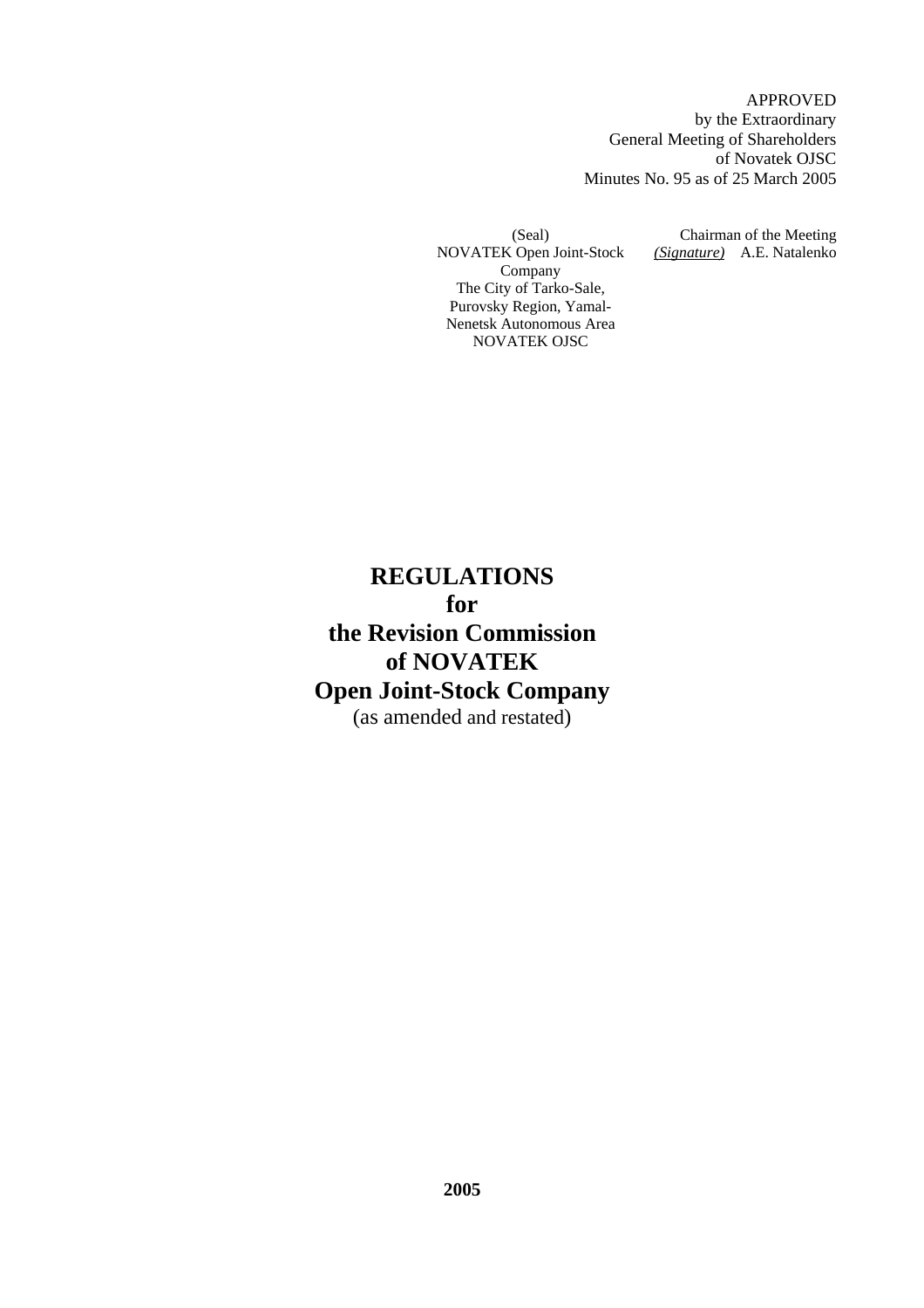#### **1. General Provisions**

1.1. These Regulations shall determine the status, composition, functions, and powers of the Internal Audit Committee, procedures of establishing the Internal Audit Committee, procedures of early termination of powers of its members, operating procedures, and procedures of the Internal Audit Committee's interaction with other management bodies of NOVATEK Open Joint-Stock Company (hereinafter referred to as "the Company").

1.2. The Internal Audit Committee shall be a control body responsible for exercising control over financial and business activity of the Company, its bodies, officers, units, departments, branches, and representative offices.

1.3 The Internal Audit Committee shall consist of 4 persons, who shall be elected at the General Meeting of Shareholders by cumulative voting as provided for by the Federal Law "On Joint-Stock Companies". The General Meeting of Shareholders may decide to change the number of members of the Internal Audit Committee by making appropriate amendments to the Company's Articles of Association and these Regulations.

1.4. The Internal Audit Committee shall be governed by the laws of the Russian Federation, the Company's Articles of Association, and these Regulations. Audits of the Company's financial and business activity shall be conducted by the Internal Audit Committee in accordance with Article 85 of the Federal Law "On Joint-Stock Companies".

1.5. The terms of reference of the Internal Audit Committee shall be determined by the Federal Law "On Joint-Stock Companies". Any terms of reference not covered by the said law shall be determined by the Company's Articles of Association.

#### **2. Responsibilities**

2.1. The Internal Audit Committee shall:

- timely inform the General Meeting of Shareholders, the Board of Directors, and members of a collegial executive body of the results of internal audits (inspections) in the form of a report or a deed;

- evaluate the reliability of data contained in the Company's annual reports and annual accounting statements;

- keep commercial secrets and confidentiality of information available to the members of the Internal Audit Committee in the course of fulfilling their duties;

- request the Company's bodies, branches, representative offices, officers, and directors of the Company's units and departments to provide information (documents and materials) to be examined in the course of an internal audit (inspection) pursuant to the terms of reference of the Internal Audit Committee;

- request to call meetings of the Board of Directors or extraordinary general meetings of shareholders, when violations found in the Company's financial and business activity or any real threats to the Company require resolutions on matters lying within the competence of such management bodies of the Company;

- request written explanations from the Company's sole executive body, collegial executive body, Board of Directors, employees, and officers on any matters lying within the competence of the Internal Audit Committee;

- record violations by the Company's employees and officers of the laws and regulations, the Company's Articles of Association, Regulations, rules, and instructions;

- audit the Company's financial and business performance for the year, as well as for any other period as may be decided by persons specified in the Federal Law "On Joint-Stock Companies", the Company's Articles of Association, and these Regulations;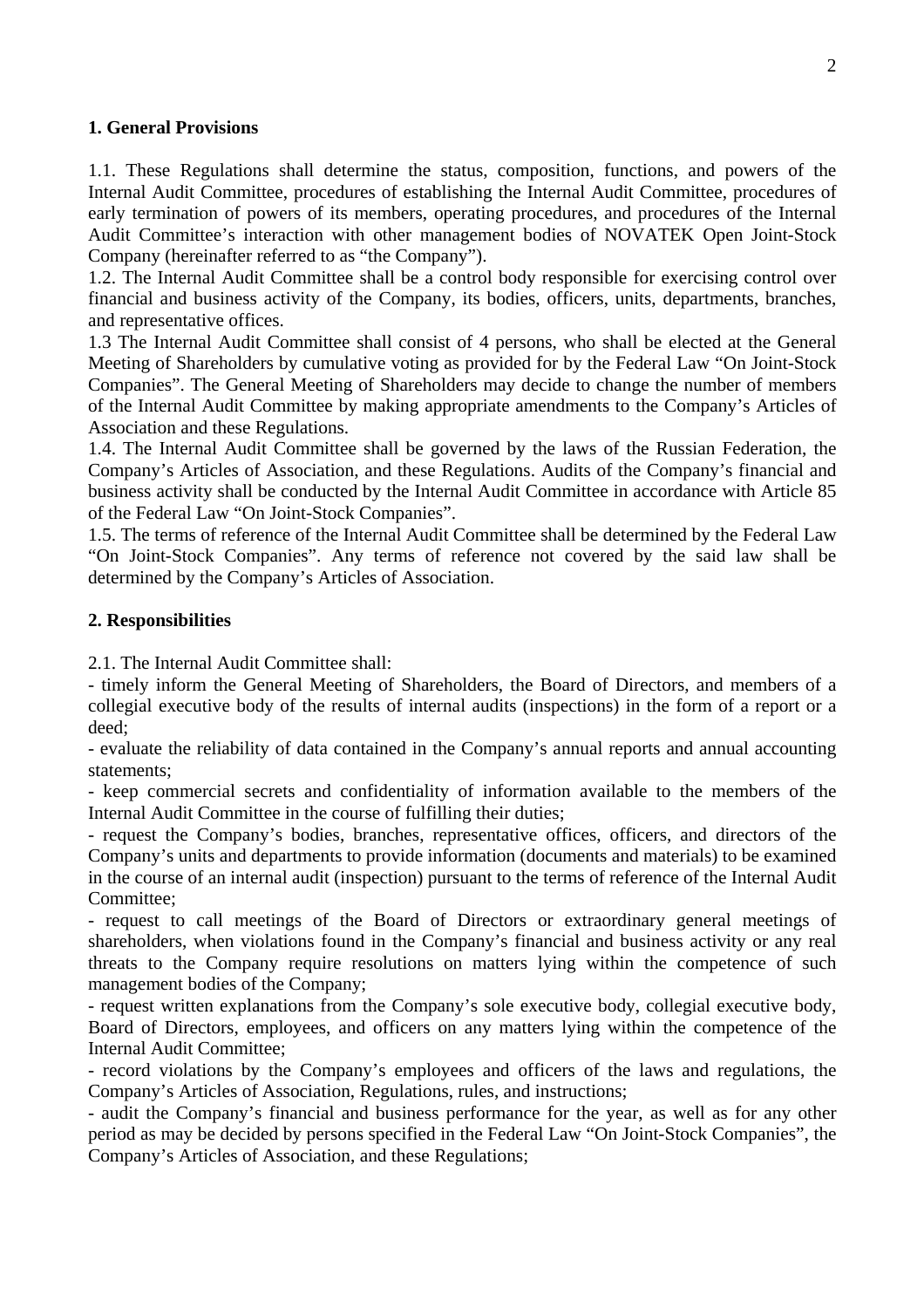- when necessary, engage the services of external experts to assist in specific areas of financial and business activity. The Company (represented by its sole executive body) shall enter into agreements with such external experts engaged by the Internal Audit Committee.

2.2. The Chairman of the Internal Audit Committee shall participate in the general meetings of shareholders.

# **3. Audit (Inspection) Procedure**

3.1. Internal audits (inspections) shall be conducted in respect of the Company's financial and business performance for the year.

3.2. The Internal Audit Committee shall, no later than 40 days prior to the Annual General Meeting of Shareholders, present to the Board of Directors its report on the internal audit (inspection) of the Company's financial and business performance for the year, and its internal audit opinion confirming or denying the reliability of data contained in the Company's annual report and annual accounting statement.

3.3. Internal audits (inspections) may be also conducted in respect of the Company's financial and business performance for any other period, as may be decided by:

- the Internal Audit Committee;

- the General Meeting of Shareholders;

- the Board of Directors;

- the Company's shareholder (shareholders) holding (jointly holding) no less than 10% of the Company's voting shares.

3.4. Having revealed any violations, the Internal Audit Committee member shall send to the Chairman of the Internal Audit Committee a written description of all such violations to be handled by the Internal Audit Committee. The Chairman of the Internal Audit Committee shall call a meeting of the Internal Audit Committee within 14 days after receiving such request. Where the decision to conduct an internal audit (inspection) is made by the Internal Audit Committee, the Chairman of the Internal Audit Committee shall organize and proceed with the internal audit (inspection).

3.5. When conducting audits, members of the Internal Audit Committee must examine all available and received documents and materials, pertaining to the subject of audit.

3.6. Having conducted an audit, the Internal Audit Committee shall draw up and issue an internal audit opinion.

3.7. Originators of an internal audit (inspection) shall be entitled to withdraw their audit request at any time prior to the Internal Audit Committee's decision to conduct an internal audit (inspection) by sending a written notice to the Internal Audit Committee.

## **4. Procedure of Making an internal audit (inspection) Request by the Company's Shareholders**

4.1. Internal audits (inspections) of the Company's financial and business performance shall be conducted at any time as may be decided by the Company's shareholder (shareholders) holding (jointly holding) no less than 10% of the Company's voting shares.

4.2. An audit request shall be delivered to the Company or sent to the Chairman of the Company's Audit Committee.

4.3. Within 14 days after receiving such audit request, the Internal Audit Committee shall make a decision to conduct an internal audit (inspection) or provide a reasonable refusal to conduct an internal audit (inspection).

4.4. The Internal Audit Committee may refuse to conduct an internal audit (inspection) in the following cases:

- requesting shareholders are not holding the required amount of voting shares;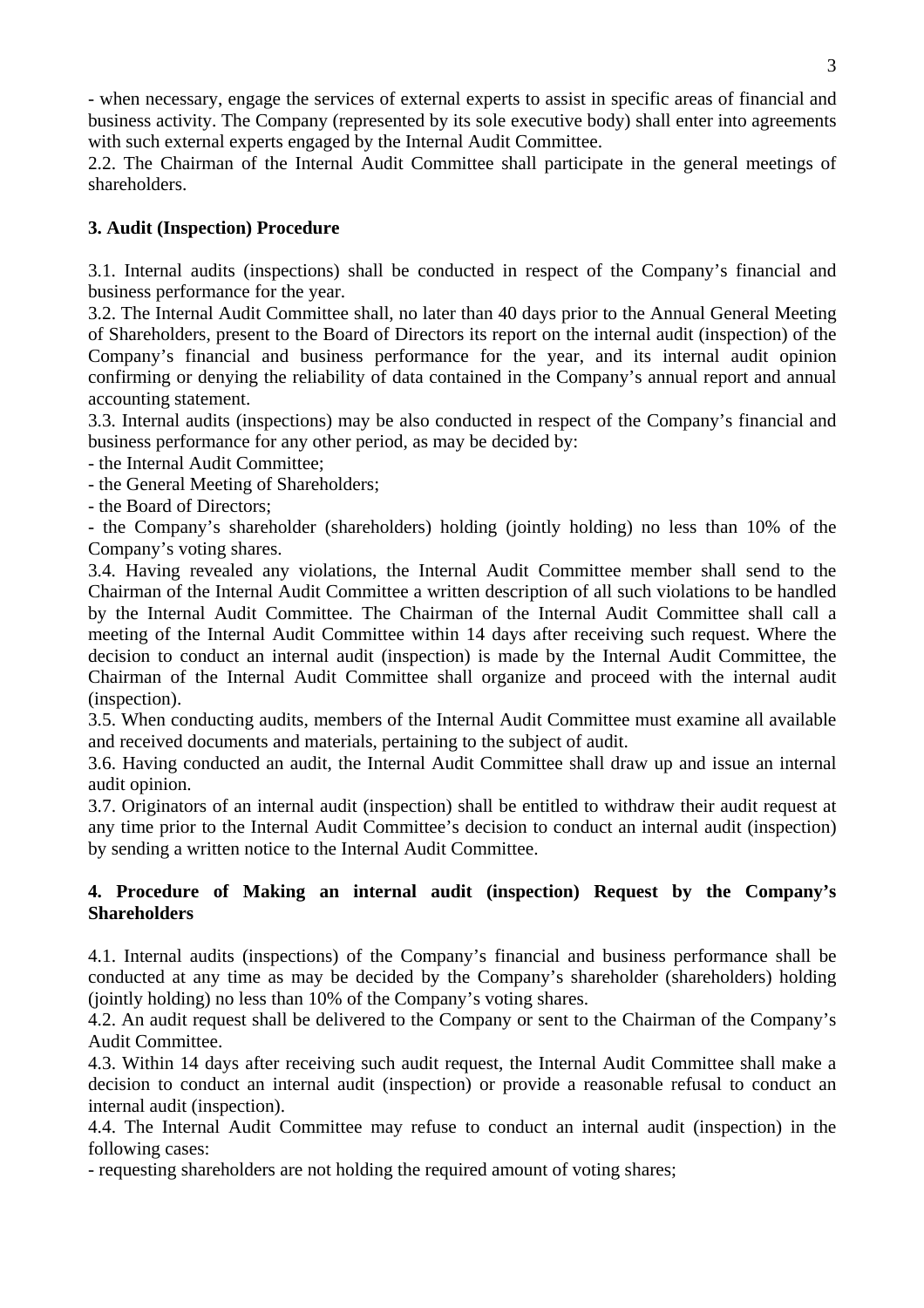- facts stated as the ground for conducting an internal audit (inspection) have already been audited (inspected), with an appropriate internal audit opinion issued by the Internal Audit Committee in respect thereof;

- incompliance of an audit request with the Russian Federation laws and regulations and the Company's Articles of Association.

#### **5. Procedure of Making a Request to Call an Extraordinary General Meeting of Shareholders**

5.1. A request to call an extraordinary general meeting of shareholders shall be approved by a majority of the Internal Audit Committee members present at a meeting of the Internal Audit Committee. Such request shall be signed by the Chairman of the Internal Audit Committee.

5.2. The Internal Audit Committee's request to call an extraordinary general meeting of shareholders shall be made in writing and delivered to the Company or sent to the Company by registered mail with return receipt requested.

The Internal Audit Committee's request shall specify:

- issues on the agenda and resolutions thereon;

- the form of the meeting.

#### **6. Resolutions of the Internal Audit Committee**

6.1. The Internal Audit Committee shall hold meetings and pass resolutions on matters reserved for it by the Federal Law "On Joint-Stock Companies".

Each Audit Committee member shall be sent a notice of any meeting of the Internal Audit Committee at least 14 days prior to such meeting. Any such notice shall specify the date, place, and time of the Internal Audit Committee meeting, as well as all issues on the agenda, and any such notice shall be enclosed with the copies of all relevant documents to be discussed at the meeting.

Minutes shall be taken at each meeting of the Internal Audit Committee, and shall be signed by all members of the Internal Audit Committee meeting.

Meetings of the Internal Audit Committee shall be held both prior to and after conducting internal audits (inspections). Where any violations requiring immediate action are discovered, any member of the Internal Audit Committee may request to call a meeting of the Internal Audit Committee.

6.2. Meetings of the Company's Audit Committee shall be held in the form of the simultaneous attendance of the Internal Audit Committee members for the purposes of discussing issues on the agenda and deciding on issues put to the vote.

6.3. The quorum for any meeting of the Internal Audit Committee shall be as follows: (a) for the first annual meeting of the Internal Audit Committee, where the Chairman of the Internal Audit Committee shall be elected and the schedule shall be approved for meetings in respect of internal audits (inspections) to be conducted during the current year – four members of the Internal Audit Committee, and (b) for all other meetings of the Internal Audit Committee (including any meeting occurring after the first annual meeting of the Internal Audit Committee, at which the quorum has not been reached) – three members of the Internal Audit Committee. If the quorum is four members of the Internal Audit Committee and such quorum is not present within 30 minutes after the time set for a meeting, the meeting shall be declared void.

6.4. Where the Internal Audit Committee members disagree with a resolution passed by the Internal Audit Committee, they may request to specify their dissenting opinion in the minutes of a meeting and notify the Company's bodies and (or) shareholders of such opinion.

6.5. An internal audit opinion issued upon an internal audit (inspection) of the Company's financial and business performance, conducted at the request of a shareholder (shareholders), shall be sent to such shareholder (shareholders) within 3 days after its issuance.

## **7. Chairman of the Internal Audit Committee**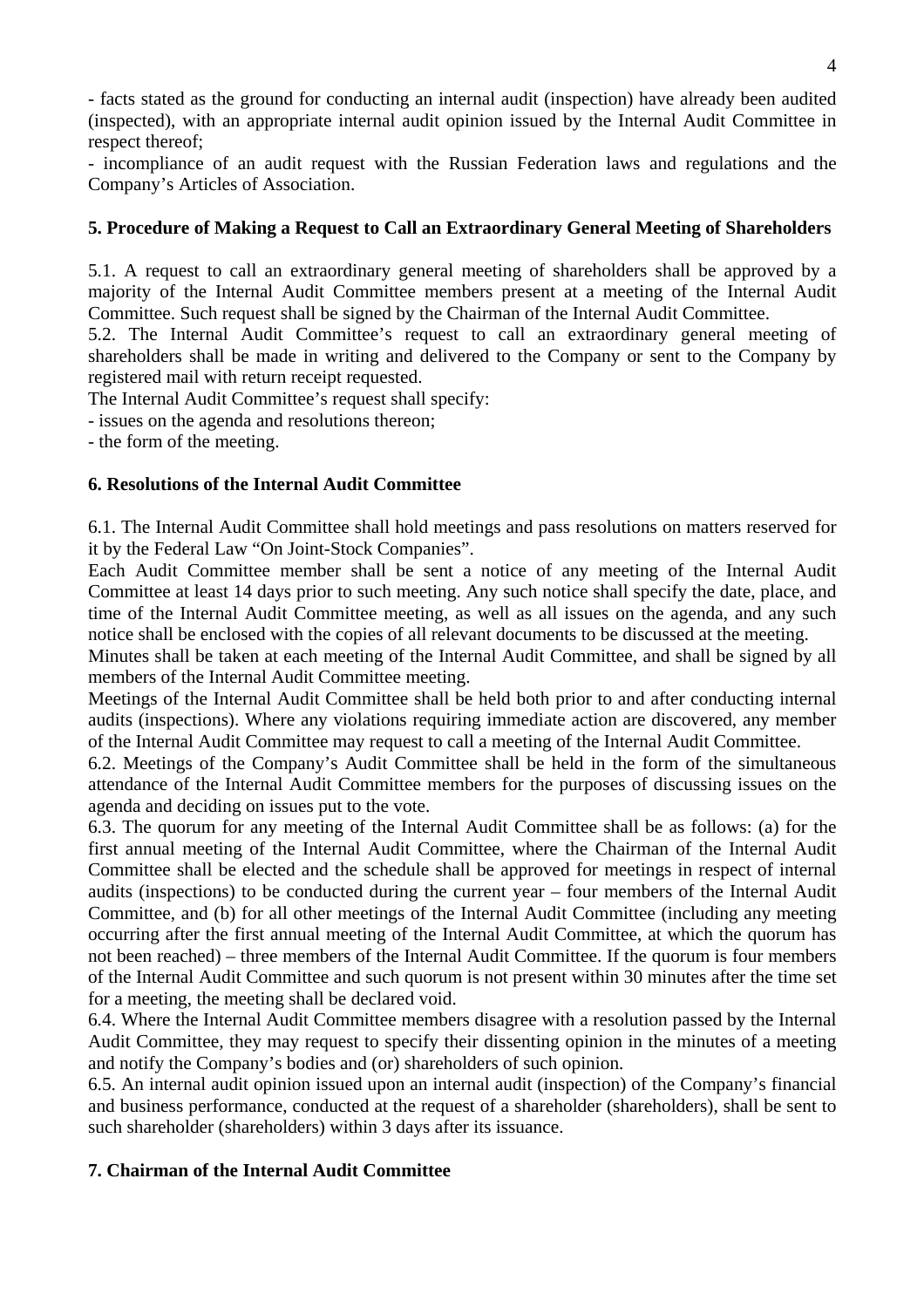7.1. The Internal Audit Committee shall elect a Chairman from amongst its members. The Chairman of the Internal Audit Committee shall be elected at a meeting of the Internal Audit Committee by a majority of votes of the elected members of the Internal Audit Committee. The Internal Audit Committee may at any time reelect its Chairman by a majority of votes of the elected members of the Internal Audit Committee, excluding withdrawn members.

7.2. The Chairman of the Internal Audit Committee shall:

- call and hold meetings of the Internal Audit Committee;

- organize the work of the Internal Audit Committee;

- represent the Internal Audit Committee to meetings of the Board of Directors and general meetings of shareholders;

- sign documents for the Internal Audit Committee.

7.3. If the Chairman of the Internal Audit Committee is not present, his/her functions shall be carried out by one of the members of the Internal Audit Committee appointed by a majority of the Internal Audit Committee members present at a meeting.

#### **8. Remunerations and Compensations Payable to the Internal Audit Committee Members**

8.1. Subject to a resolution by the Company's General Meeting of Shareholders, the Internal Audit Committee members may be entitled to remuneration payable to them for the period of fulfilling their duties, and (or) reimbursement of any expenses, related to fulfilling their duties. The total amount of such remunerations and compensations shall be determined by the General Meeting of Shareholders.

8.2. The issue of remunerations and compensations payable to the Internal Audit Committee members may be considered by the General Meeting of Shareholders either as a separate issue on the agenda, or within the issue of profit distribution for the fiscal year.

8.3. Remuneration shall be payable pursuant to a resolution by the General Meeting of Shareholders, based on the Company's performance for the year.

8.4. If the Company's net profit (profit for distribution) is zero, no remuneration shall be payable to the Internal Audit Committee members.

## **9. Documents of the Internal Audit Committee**

9.1. The following documents shall be referred to as the documents of the Internal Audit Committee:

- minutes of meetings of the Internal Audit Committee;

- audit (inspection) deeds drawn up by the Internal Audit Committee;

- internal audit opinions issued by the Internal Audit Committee.

9.2. Minutes of a meeting of the Internal Audit Committee shall be drawn up within 3 days after such meeting.

The following data shall be specified in the Minutes:

- place and time of the meeting;
- persons present at the meeting;
- persons with dissenting opinions on the issues resolved;
- agenda of the meeting;
- issues put on the vote, voting results;

- resolutions passed on each of the issues on the agenda.

9.3. The following data shall be specified in the internal audit (inspection) Deeds:

- place and time of an internal audit (inspection);

- members of the Internal Audit Committee involved in the internal audit (inspection);

- reasons for the internal audit (inspection);

- any violations of the laws, regulations, Company's Articles of Association, and internal documents, discovered in the course of the internal audit (inspection);